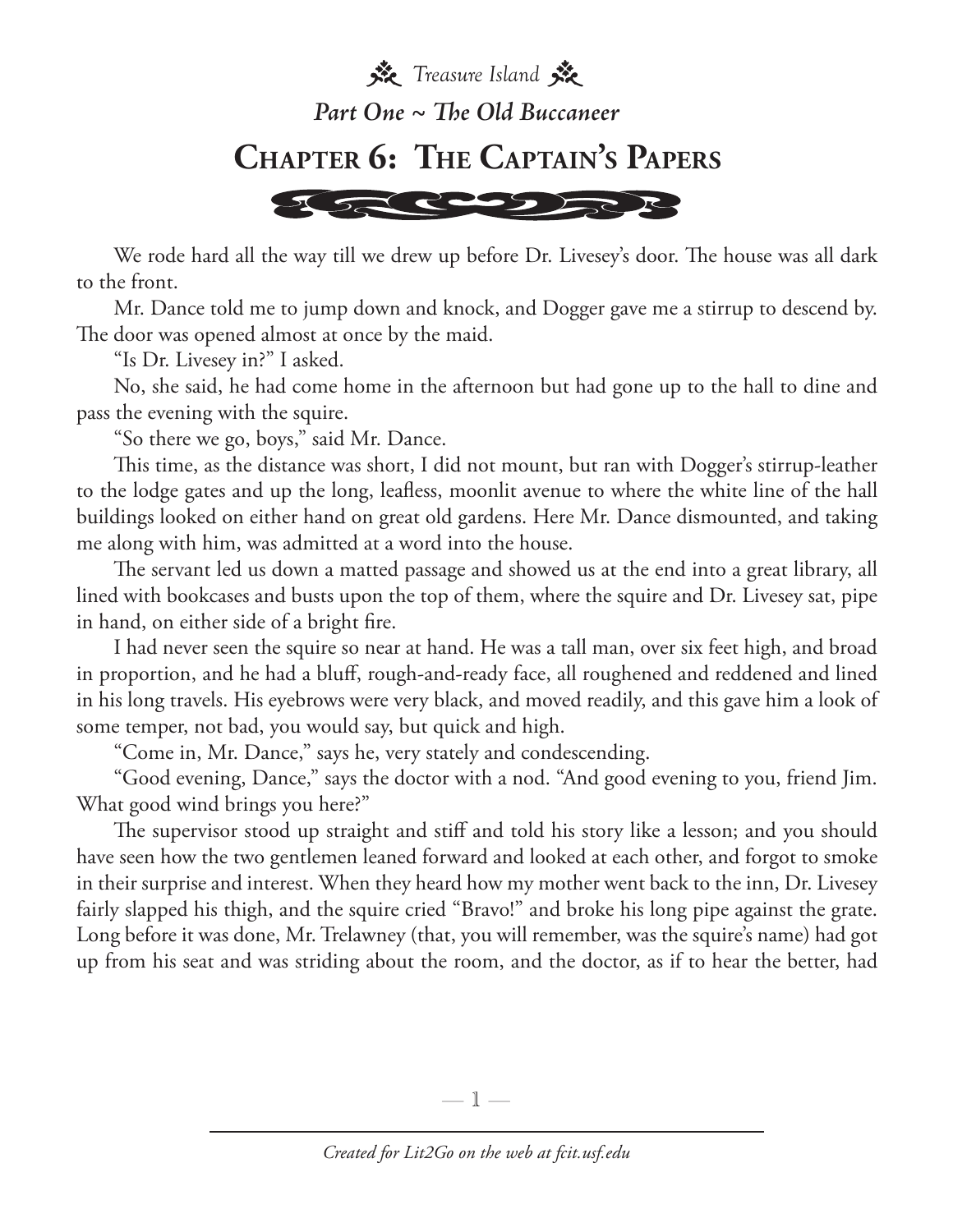taken off his powdered wig and sat there looking very strange indeed with his own close-cropped black poll.

At last Mr. Dance finished the story.

"Mr. Dance," said the squire, "you are a very noble fellow. And as for riding down that black, atrocious miscreant, I regard it as an act of virtue, sir, like stamping on a cockroach. This lad Hawkins is a trump, I perceive. Hawkins, will you ring that bell? Mr. Dance must have some ale."

"And so, Jim," said the doctor, "you have the thing that they were after, have you?"

"Here it is, sir," said I, and gave him the oilskin packet.

The doctor looked it all over, as if his fingers were itching to open it; but instead of doing that, he put it quietly in the pocket of his coat.

"Squire," said he, "when Dance has had his ale he must, of course, be off on his Majesty's service; but I mean to keep Jim Hawkins here to sleep at my house, and with your permission, I propose we should have up the cold pie and let him sup."

"As you will, Livesey," said the squire; "Hawkins has earned better than cold pie."

So a big pigeon pie was brought in and put on a sidetable, and I made a hearty supper, for I was as hungry as a hawk, while Mr. Dance was further complimented and at last dismissed.

"And now, squire," said the doctor.

"And now, Livesey," said the squire in the same breath.

"One at a time, one at a time," laughed Dr. Livesey. "You have heard of this Flint, I suppose?"

"Heard of him!" cried the squire. "Heard of him, you say! He was the bloodthirstiest buccaneer that sailed. Blackbeard was a child to Flint. The Spaniards were so prodigiously afraid of him that, I tell you, sir, I was sometimes proud he was an Englishman. I've seen his top-sails with these eyes, off Trinidad, and the cowardly son of a rum-puncheon that I sailed with put back—put back, sir, into Port of Spain."

"Well, I've heard of him myself, in England," said the doctor. "But the point is, had he money?"

"Money!" cried the squire. "Have you heard the story? What were these villains after but money? What do they care for but money? For what would they risk their rascal carcasses but money?"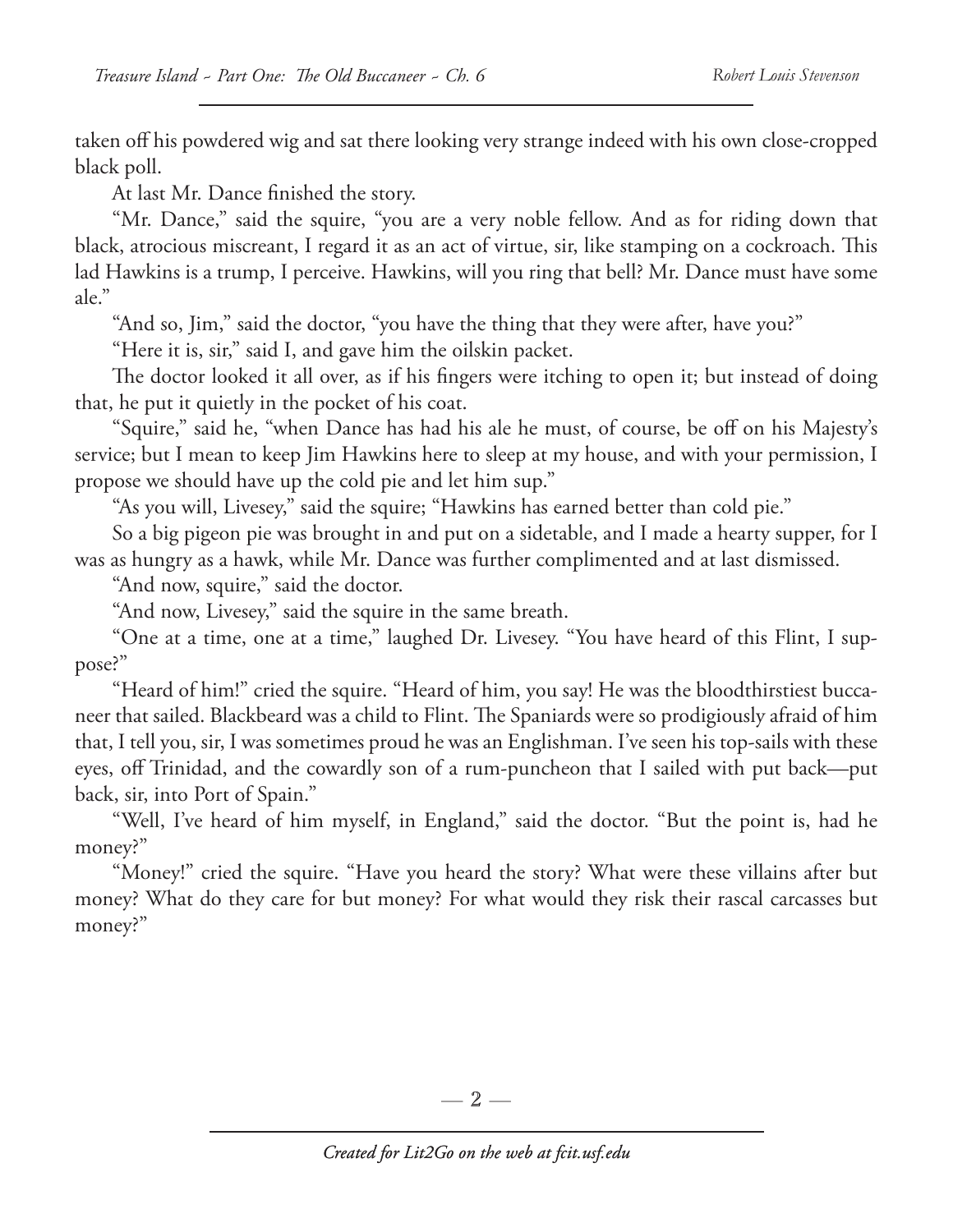"That we shall soon know," replied the doctor. "But you are so confoundedly hot-headed and exclamatory that I cannot get a word in. What I want to know is this: Supposing that I have here in my pocket some clue to where Flint buried his treasure, will that treasure amount to much?"

"Amount, sir!" cried the squire. "It will amount to this: If we have the clue you talk about, I fit out a ship in Bristol dock, and take you and Hawkins here along, and I'll have that treasure if I search a year."

"Very well," said the doctor. "Now, then, if Jim is agreeable, we'll open the packet"; and he laid it before him on the table.

The bundle was sewn together, and the doctor had to get out his instrument case and cut the stitches with his medical scissors. It contained two things—a book and a sealed paper.

"First of all we'll try the book," observed the doctor.

The squire and I were both peering over his shoulder as he opened it, for Dr. Livesey had kindly motioned me to come round from the side-table, where I had been eating, to enjoy the sport of the search. On the first page there were only some scraps of writing, such as a man with a pen in his hand might make for idleness or practice. One was the same as the tattoo mark, "Billy Bones his fancy"; then there was "Mr. W. Bones, mate," "No more rum," "Off Palm Key he got itt," and some other snatches, mostly single words and unintelligible. I could not help wondering who it was that had "got itt," and what "itt" was that he got. A knife in his back as like as not.

"Not much instruction there," said Dr. Livesey as he passed on.

The next ten or twelve pages were filled with a curious series of entries. There was a date at one end of the line and at the other a sum of money, as in common account-books, but instead of explanatory writing, only a varying number of crosses between the two. On the 12th of June, 1745, for instance, a sum of seventy pounds had plainly become due to someone, and there was nothing but six crosses to explain the cause. In a few cases, to be sure, the name of a place would be added, as "Offe Caraccas," or a mere entry of latitude and longitude, as "62o 17' 20", 19o 2'  $40$ "."

The record lasted over nearly twenty years, the amount of the separate entries growing larger as time went on, and at the end a grand total had been made out after five or six wrong additions, and these words appended, "Bones, his pile."

"I can't make head or tail of this," said Dr. Livesey.

"The thing is as clear as noonday," cried the squire. "This is the black-hearted hound's account-book. These crosses stand for the names of ships or towns that they sank or plundered. The sums are the scoundrel's share, and where he feared an ambiguity, you see he added something

—  $3-$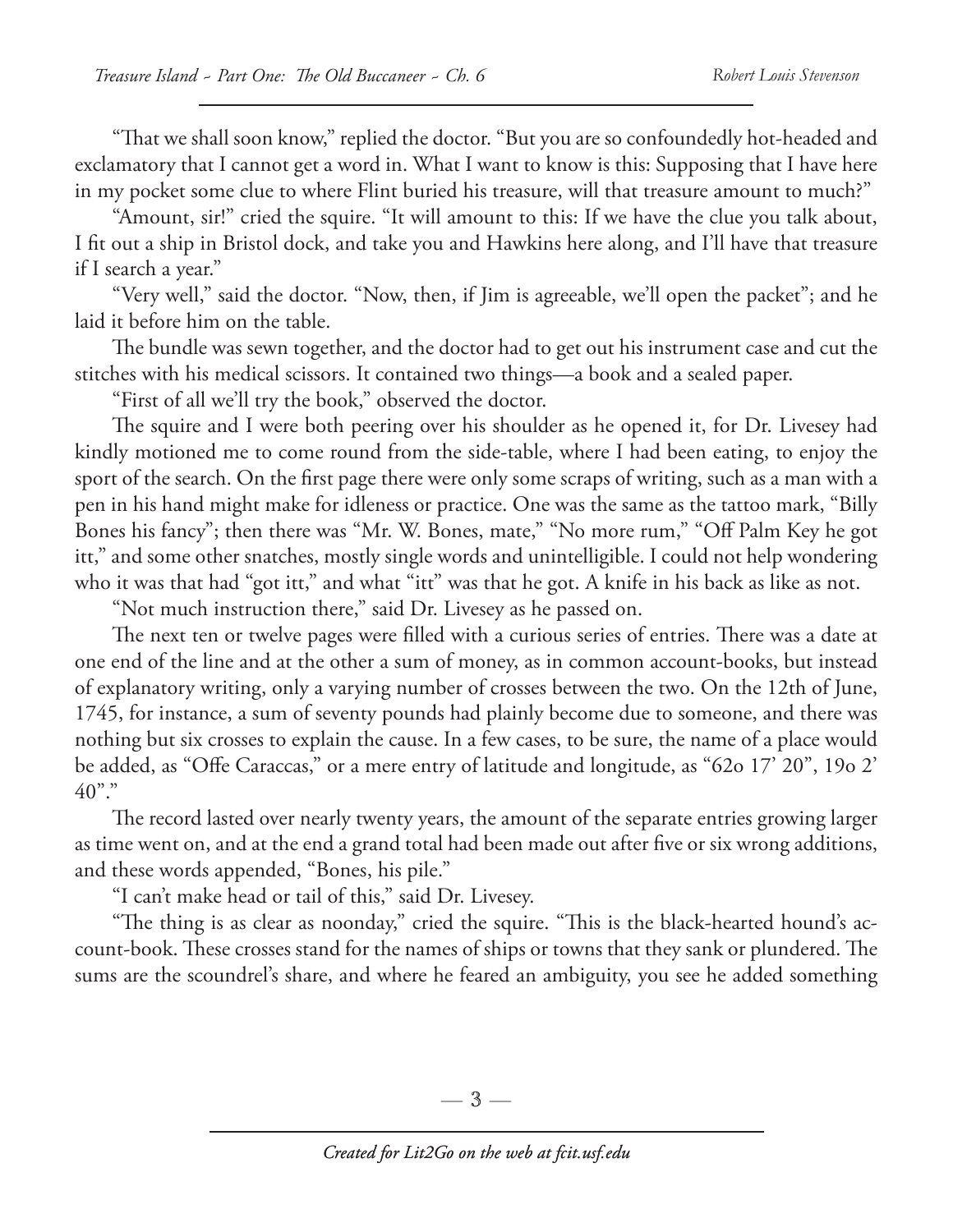clearer. 'Offe Caraccas,' now; you see, here was some unhappy vessel boarded off that coast. God help the poor souls that manned her—coral long ago."

"Right!" said the doctor. "See what it is to be a traveller. Right! And the amounts increase, you see, as he rose in rank."

There was little else in the volume but a few bearings of places noted in the blank leaves towards the end and a table for reducing French, English, and Spanish moneys to a common value.

"Thrifty man!" cried the doctor. "He wasn't the one to be cheated."

"And now," said the squire, "for the other."

The paper had been sealed in several places with a thimble by way of seal; the very thimble, perhaps, that I had found in the captain's pocket. The doctor opened the seals with great care, and there fell out the map of an island, with latitude and longitude, soundings, names of hills and bays and inlets, and every particular that would be needed to bring a ship to a safe anchorage upon its shores. It was about nine miles long and five across, shaped, you might say, like a fat dragon standing up, and had two fine land-locked harbours, and a hill in the centre part marked "The Spy-glass." There were several additions of a later date, but above all, three crosses of red ink—two on the north part of the island, one in the southwest—and beside this last, in the same red ink, and in a small, neat hand, very different from the captain's tottery characters, these words: "Bulk of treasure here."

Over on the back the same hand had written this further information:

Tall tree, Spy-glass shoulder, bearing a point to the N. of N.N.E.

Skeleton Island E.S.E. and by E.

Ten feet.

 The bar silver is in the north cache; you can find it by the trend of the east hummock, ten fathoms south of the black crag with the face on it.

 The arms are easy found, in the sand-hill, N. point of north inlet cape, bearing E. and a

 $-4-$